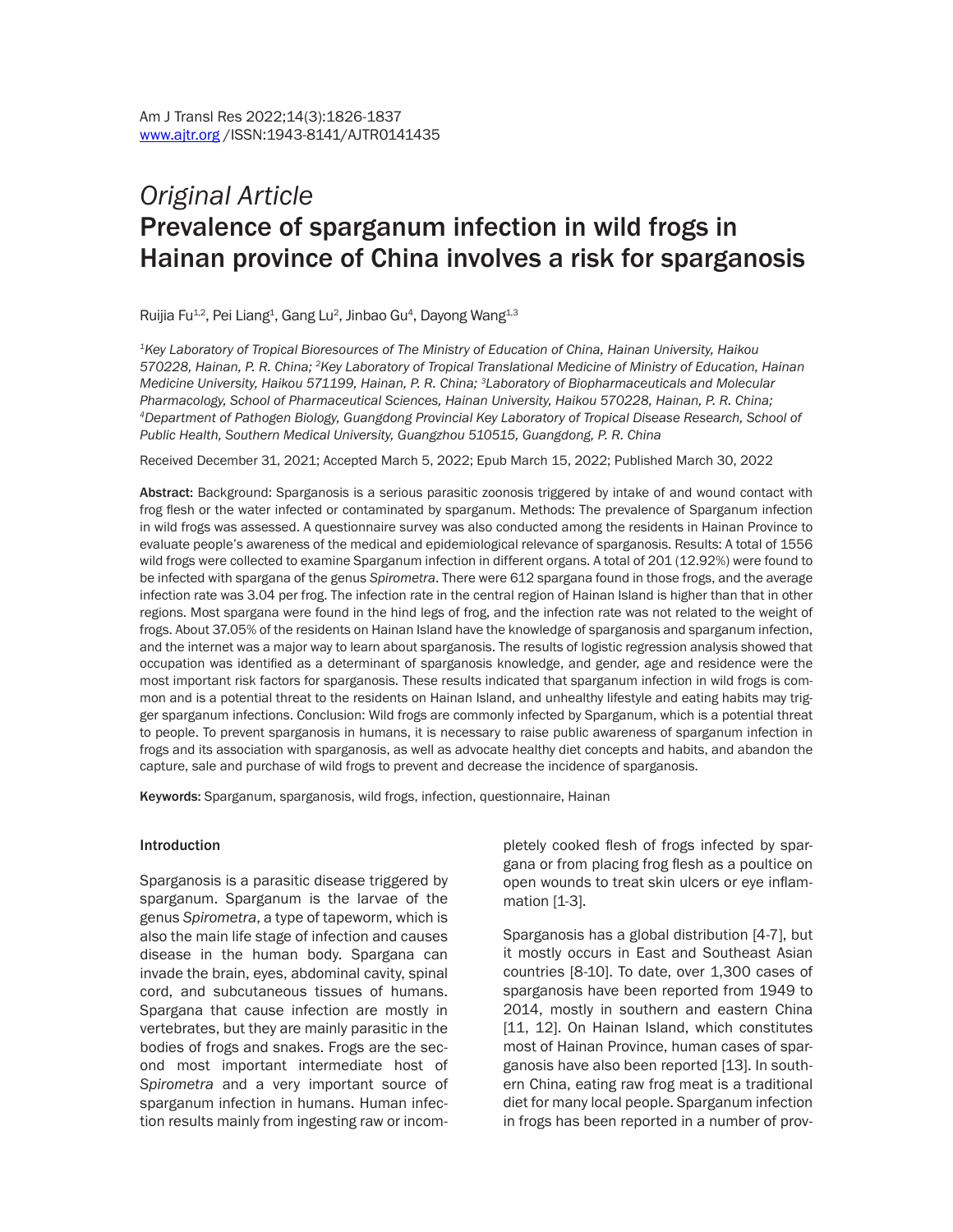| Place          | Number<br>examined | Number<br>positive | Infection rate<br>$(\%)$ | Number of<br>spargana | Intensity of<br>infection | Range    |
|----------------|--------------------|--------------------|--------------------------|-----------------------|---------------------------|----------|
| Haikou         | 124                | 14                 | 11.29                    | 31                    | 2.21                      | $1 - 4$  |
| Wenchang       | 97                 | 14                 | 14.43                    | 48                    | 3.43                      | $1 - 7$  |
| Qionghai       | 83                 | 0                  | $\mathbf 0$              | 0                     | $\mathbf 0$               | $\circ$  |
| Wanning        | 63                 | $\overline{7}$     | 11.11                    | 29                    | 4.14                      | $1-6$    |
| Lingshui       | 75                 | 13                 | 17.33                    | 30                    | 2.31                      | $1-3$    |
| Sanya          | 94                 | 9                  | 9.57                     | 28                    | 3.11                      | $2-6$    |
| Ding'an        | 131                | 36                 | 27.48                    | 62                    | 1.72                      | $1 - 8$  |
| Tunchang       | 60                 | $\overline{4}$     | 6.67                     | 13                    | 3.25                      | $2 - 4$  |
| Qiongzhong     | 103                | 16                 | 15.53                    | 69                    | 4.31                      | $1 - 12$ |
| Wuzhishan      | 118                | 20                 | 16.95                    | 97                    | 4.85                      | $1 - 22$ |
| <b>Baoting</b> | 82                 | 27                 | 32.93                    | 73                    | 2.70                      | $1 - 16$ |
| <b>Baisha</b>  | 64                 | 6                  | 9.38                     | 27                    | 4.50                      | $1-9$    |
| Chengmai       | 102                | 13                 | 12.75                    | 28                    | 2.15                      | $1-5$    |
| Lin'gao        | 71                 | $\overline{4}$     | 5.63                     | 11                    | 2.75                      | $1 - 4$  |
| Danzhou        | 149                | 10                 | 6.71                     | 39                    | 3.90                      | $2 - 4$  |
| Ledong         | 51                 | 6                  | 11.76                    | 19                    | 3.17                      | $1 - 4$  |
| Dongfang       | 43                 | $\Omega$           | $\mathbf 0$              | 0                     | $\mathbf 0$               | $\Omega$ |
| Changjiang     | 46                 | $\overline{2}$     | 4.35                     | 8                     | 4.00                      | $3-5$    |
| Total          | 1556               | 201                | 12.92                    | 612                   | 3.04                      | $1 - 22$ |

Table 1. Infection rate of sparganum in wild frogs in 18 cities and counties on Hainan Island

inces in China, such as Anhui, Guangxi, Henan, and Zhejiang (Table 2). The natural infection rate of sparganum in frogs varies from region to region and is related to factors such as the living environment, living habits, and the number of hosts investigated. The warm and humid weather on Hainan Island is highly suitable for the survival of frogs, and the local people use frogs as food, which creates conditions for the spread of sparganosis. Therefore, collecting frogs and identifying Sparganosis in their bodies is of great significance for epidemiological investigations related to sparganosis.

The present study aimed to improve the awareness of the food safety issue of sparganosis through investigation and revealing of the prevalence of Sparganum infection in wild frogs in Hainan and other provinces in China, the possible routes of Sparganum transmission to humans, and the awareness of sparganosis and potential risks.

# Materials and methods

# *Survey region*

The present study was carried out on Hainan Island located in the north western South China

Sea. This area is geographically separated from the Leizhou Peninsula on the continent of Asia by the Qiongzhou Strait between the eastern longitudes of 108°37'-117°50' and northern latitudes of 3°58'-20°20'. This area has a tropical monsoon climate. As a province and the largest island of mainland China, Hainan Province consists of 19 cities and counties with a total population of approximately 9.45 million. There are eighteen cities on Hainan Island with an area of approximately 35,400 square kilometres. According to different geographic locations and the distribution of water systems, the 18 cities and counties located on Hainan Island were selected as the survey sites. We divided the 18 cities and counties of Hainan Province into eastern coastal regions (Haikou, Wenchang, Qionghai, Wanning, Lingshui, and Sanya), central regions (Ding'an, Tunchang, Qiongzhong, Wuzhishan, Baoting, and Baisha) and western coastal regions (Chengmai, Lin'gao, Danzhou, Changjiang, Dongfang, and Ledong). The 19th city, located on coral reefs with a small population of approximately 500 people, was not included in the survey. In addition, we collected 362 cases of sparganum infection from 2015 to 2020, and analyzed the related factors affecting sparganum infection.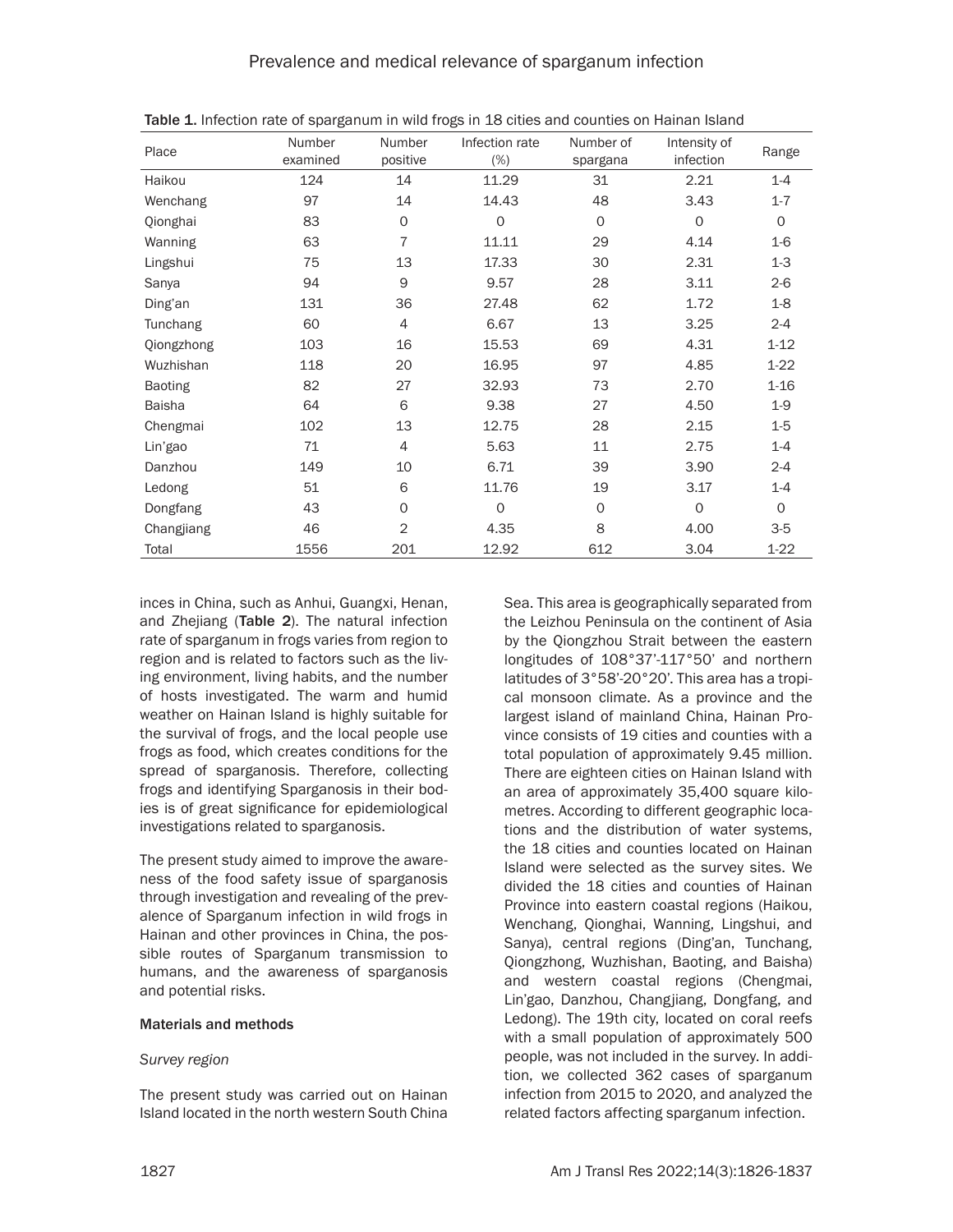| Province  | Year | Number<br>examined | Number<br>positive | Infection<br>rate $(\%)$ | Reference  |
|-----------|------|--------------------|--------------------|--------------------------|------------|
| Hainan    | 2021 | 1556               | 201                | 12.92                    | This study |
| Guangdong | 2016 | 1949               | 229                | 11.8                     | [18]       |
|           | 2016 | 1304               | 148                | 11.35                    | $[22]$     |
|           | 2014 | 107                | 44                 | 41.12                    | [32]       |
| Jiangsu   | 2017 | 300                | 31                 | 10.33                    | $[23]$     |
| Zhejiang  | 2018 | 521                | 61                 | 11.71                    | [17]       |
|           | 2010 | 254                | 13                 | 5.12                     | [26]       |
|           | 2015 | 348                | 40                 | 11.49                    | [26]       |
| Guangxi   | 2013 | 632                | 69                 | 10.92                    | [15]       |
|           | 2003 | 76                 | 59                 | 77.6                     | [31]       |
| Henan     | 2012 | 1149               | 306                | 26.63                    | $[16]$     |
| Hunan     | 2012 | 428                | 126                | 29.44                    | [20]       |
|           | 2010 | 292                | 59                 | 20.2                     | $[21]$     |
| Guizhou   | 2007 | 4472               | 836                | 18.69                    | [19]       |
| Anhui     | 2006 | 4986               | 404                | 8.1                      | [14]       |
| Sichuan   | 2015 | 127                | 40                 | 31.5                     | [24]       |
| Chongging | 2015 | 37                 | 2                  | 5.41                     | [24]       |
| Fujian    | 2001 | 61                 | 25                 | 40.98                    | $[25]$     |

Table 2. Comparison of infection prevalence among provinces of

China in the past 20 years



#### Figure 1. Prevalence and distribution of sparganum infection in wild frogs on Hainan Island. Geographic map of the areas surveyed in Hainan Province, China. Variation in the prevalence of Sparganum derived from frogs examined in 18 cities and counties. Differences in prevalence values are indicated with the colour gradient (from white to red).

# *Collection and examination of samples*

All frogs were collected from different sites in the 18 cities and counties on Hainan Island, including local rural ponds, rivers and farmlands. The collected frogs were wild frogs, which were weighed, numbered, registered and then anaesthetized and sacrificed in the laboratory. The Sparganum in the frog muscles were examined under a stereomicroscope with the naked eye after stripping off the skin. Once being identified, the spargana were removed from the muscle and placed in a culture dish containing physiological saline. After measurements and morphological observations were obtained, most of the white spargana appeared as flat ribbons of 1 cm to 8 cm in length, and the maximum length of some individuals reached 12 cm. They were highly active and able to change shape in a Petri dish containing physiological saline. The number of spargana collected from each infected frog was counted to estimate the intensity of sparganum infection (Under the microscope, a complete, active sparganum can be observed and recorded as 1. The number of sparganum in all muscle tissues throughout the body of each frog was counted).

# *Questionnaire survey*

We sent the questionnaires to local residents through WeChat, microblogs and other network platforms, which were completed online. The Eight epidemiological ques-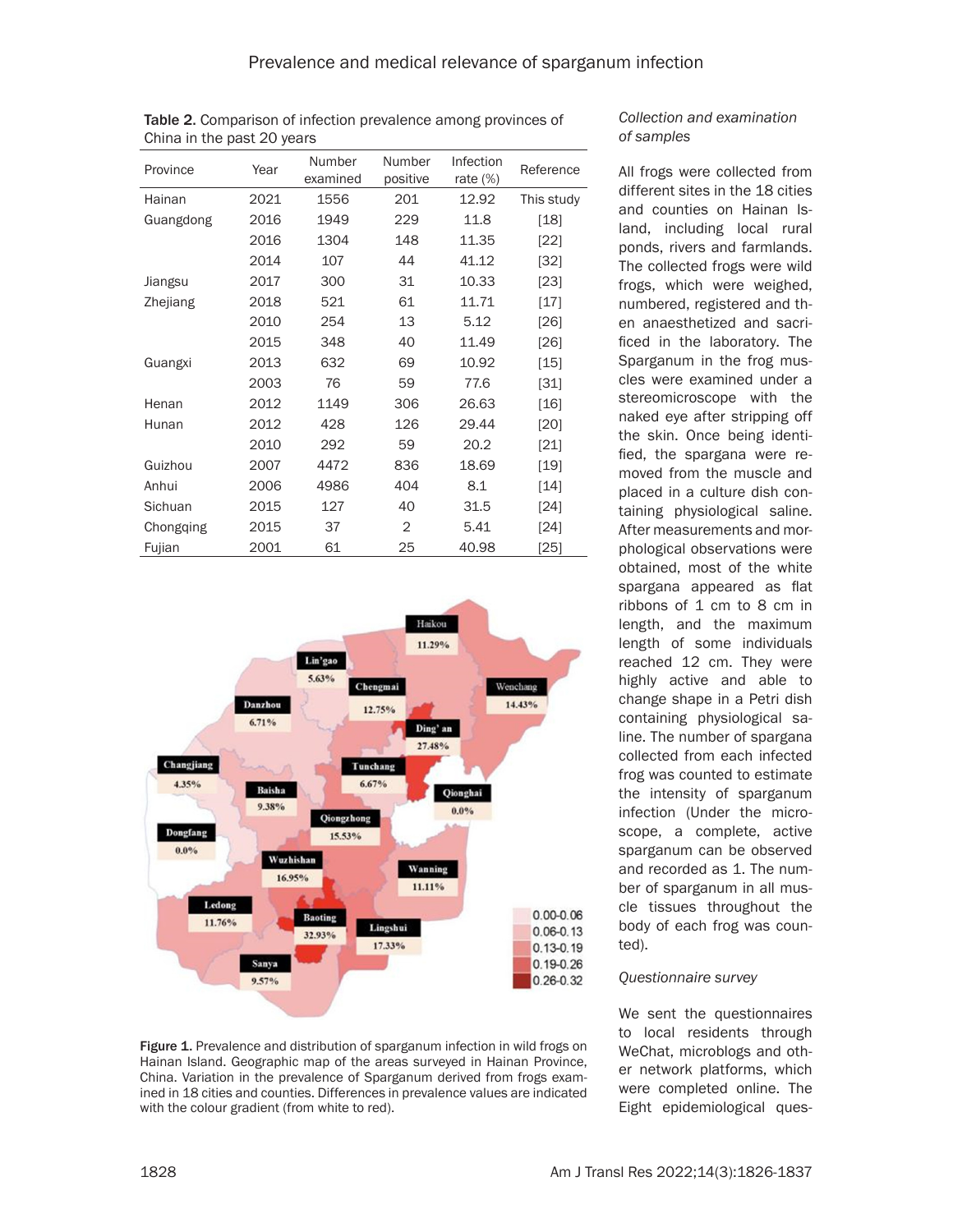| Region          | Number<br>examined | Number<br>positive | Infection<br>rate $(\%)$ | Number of<br>spargana | Intensity of<br>infection | Range   |
|-----------------|--------------------|--------------------|--------------------------|-----------------------|---------------------------|---------|
| Eastern coastal | 536                | 57                 | 10.63                    | 166                   | 2.91                      | $1 - 7$ |
| Midland         | 558                | 109                | 19.53                    | 341                   | 3.13                      | $1-22$  |
| Western coastal | 462                | 35                 | 7.58                     | 105                   | 3.00                      | $1 - 5$ |
| Total           | 1556               | 201                | 12.92                    | 612                   | 3.04                      | $1-22$  |

Table 3. Infection incidence in three geological areas on Hainan Island



Figure 2. Summary of sparganum infection in the three geographical areas of Hainan Island. #indicates a difference compared with East coast; <sup>&</sup>indicates a difference compared with Midland.

tions in the questionnaire were as follows [18]: (1) Do you know sparganum? (2) Do you know the parasitic tissues in sparganum? (3) Do you know the harmfulness of sparganosis? (4) Do you know the transmission route of sparganosis? (5) Have you ever eaten frog meat? (6) Do you have a history of covering inflamed eyes, wounds, or skin abscesses with frog muscle slices as a treatment? (7) Do you have the habit of eating raw or undercooked meats? (8) Do you often or occasionally drink unboiled water? The number of respondents answered "yes" to each of the questions was recorded.

# *Statistical analysis*

Original data were recorded and sorted using Microsoft® Excel, and all statistical analyses were conducted using SPSS 13.0. Counting data were expressed in the form of n (%), and compared via the chi-square test between groups. Measurement data were presented in *\_* ( *x*±s), and compared via the independent sample t test between groups and via the one-way ANOVA and post hoc LSD test among groups. P < 0.05 was notated as a significant difference.

# Results

*Prevalence of sparganum in wild frogs* 

A total of 1556 individual wild frogs collected from all 18 survey sites were examined, and 201 wild frogs were found to be parasitized by Sparganum*,* showing a total natural infection rate of 12.92% (201/1556). A total of 612 spargana were found in those frogs, showing an average infection rate of 3.04 per frog. The maximum number of spargana identified in a single frog was 22. There was a statistically significant difference in the infection rate of spargana in the wild frogs collected from different areas, and the highest prevalence of infection in wild frogs, up to 32.93% (27/82), was in Baoting County (Table 1; Figure 1).

A statistically significant difference was found in the prevalence rate of Sparganum in the wild frogs in these three geological regions, with the highest infection rate found in central Hainan Island, up to 19.53% (109/558) (Table 3; Figure 2).

The frogs were divided into 4 groups according to their body weights, namely, the < 30 g group, 30-60 g group, 60-90 g group, and > 90 g group. The infection rates of Sparganum in these groups were 14.11% (46/326), 14.12% (62/439), 11.42% (70/613) and 12.92% (23/178), respectively. There was no significant difference in the infection rate among groups. In comparison to the other two groups, the 60-90 g group and > 90 g group had higher average intensities of infection at 3.77 per frog and 4.22 per frog, respectively (Table 4; Figure 3).

Sparganum can be widely parasitic in various parts of a frog's body, and it is more common in muscle tissue. By analysing the data of the 201 frogs infected by spargana, we found that most spargana were located in the hindleg muscle,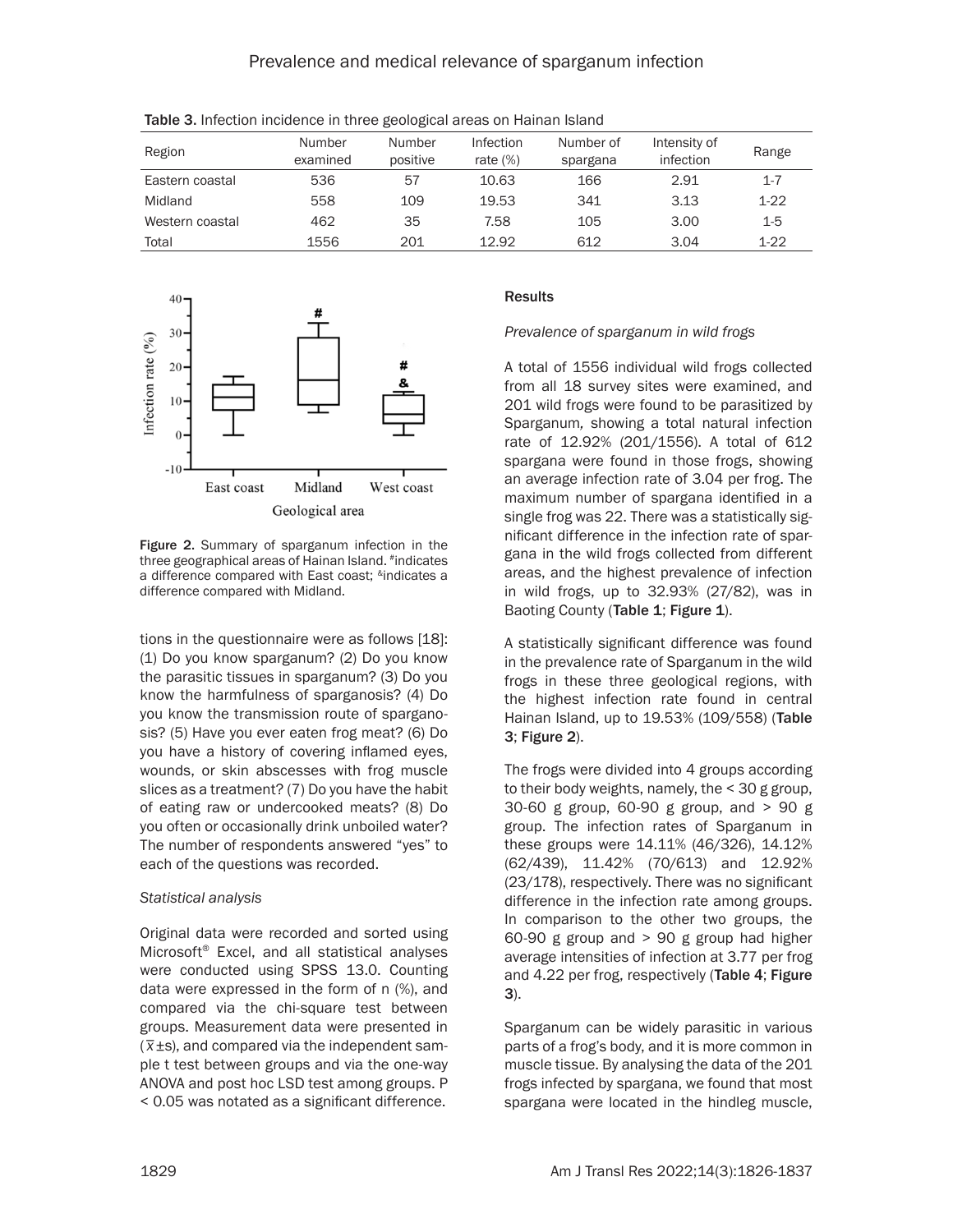Prevalence and medical relevance of sparganum infection

| Region      | Number<br>examined | Number<br>positive | Infection<br>rate $(\%)$ | Number of<br>spargana | Intensity of<br>infection | Range    |
|-------------|--------------------|--------------------|--------------------------|-----------------------|---------------------------|----------|
| $<$ 30 g    | 326                | 46                 | 14.11                    | 112                   | 2.43                      | $1 - 12$ |
| $30 - 60g$  | 439                | 62                 | 14.12                    | 139                   | 2.24                      | $1-8$    |
| $60 - 90 g$ | 613                | 70                 | 11.42                    | 264                   | 3.77                      | $1-22$   |
| >90 g       | 178                | 23                 | 12.92                    | 97                    | 4.22                      | $1-9$    |
| Total       | 1556               | 201                | 12.92                    | 612                   | 3.04                      | $1 - 22$ |

Table 4. Incidence of sparganum infection in frogs of different weight on Hainan Island



Figure 3. Illustration of the incidence of sparganum infection in frogs of different weights on Hainan Island.

with up to 447 parasites and an average infection intensity of 3.08 per frog. The infection rate was also the highest in the hindleg muscles, reaching  $72.14\%$  (n = 201), followed by 20.89% on the back, 13.93% on the forelegs, 10.45% on the abdomen, and 3.48% on the body cavity (Table 5; Figure 4).

# *Analysis of the questionnaire survey*

A total of 876 residents from different cities and counties in Hainan Province participated in the questionnaire survey. Questions 1 to 4 represented the level of awareness of sparganosis among the local residents. Among the residents investigated, 392 (44.8%) were aware of sparganum, 294 (33.6%) were aware of the frog tissues that can be infected, 325 (37.1%) were aware of its harmfulness, and 286 (32.7%) were aware of its route of infection (Table 6). The main ways by which participants learned about sparganosis are shown in Table 7.

Questions 5 to 8 were related to the possible routes of getting sparganosis. A higher rate indicates a greater possibility that behaviour was typical of acquiring sparganosis. Among the residents investigated, 546 (62.3%) ate frog meat, 20 (2.3%) used frog meat for external application, 278 (31.7%) had the habit of eating raw or undercooked meat, and 439 (50.1%) drank untreated water (Table 6).

The factors influencing acknowledgement of sparganosis were separated into two kinds of variables: categorical variables including gender, residence, and occupation, and continuous variables including age and educational status. The factors were analysed by the logistic regression model. Among the variables, only the occupation (OR = 3.937;  $Cl_{\text{new}} = 1.878$ -8.254; P < 0.01) was identified as determinant of awareness of sparganosis. Among them, the awareness rate in public servants was 3.937 times higher than that in businessmen (Table 8).

# *Analysis of related factors for sparganum infection*

First of all, we analyzed the related factors of sparganosis infection due to eating frog meat, and found that women were 0.673 times more likely to be infected with sparganosis than men (P < 0.05), and people face a higher risk of sparganosis infection due to eating frog meat as they grow older ( $P < 0.05$ ). In addition, occupation may also be one of the reasons for the increased risk of sparganosis infection due to eating frog meat ( $P < 0.05$ , Table 9). Then, we analyzed the related factors of sparganosis infection due to drinking unboiled water, and found that the risk of sparganosis infection due to drinking unboiled water in women was 0.488 times higher than that in men, and the risk of sparganosis infection due to drinking unboiled water in rural population was 2.119 times higher than that in urban population  $(P < 0.05$ . Table 10). Finally, analysis of the related factors of sparganosis infection due to eating raw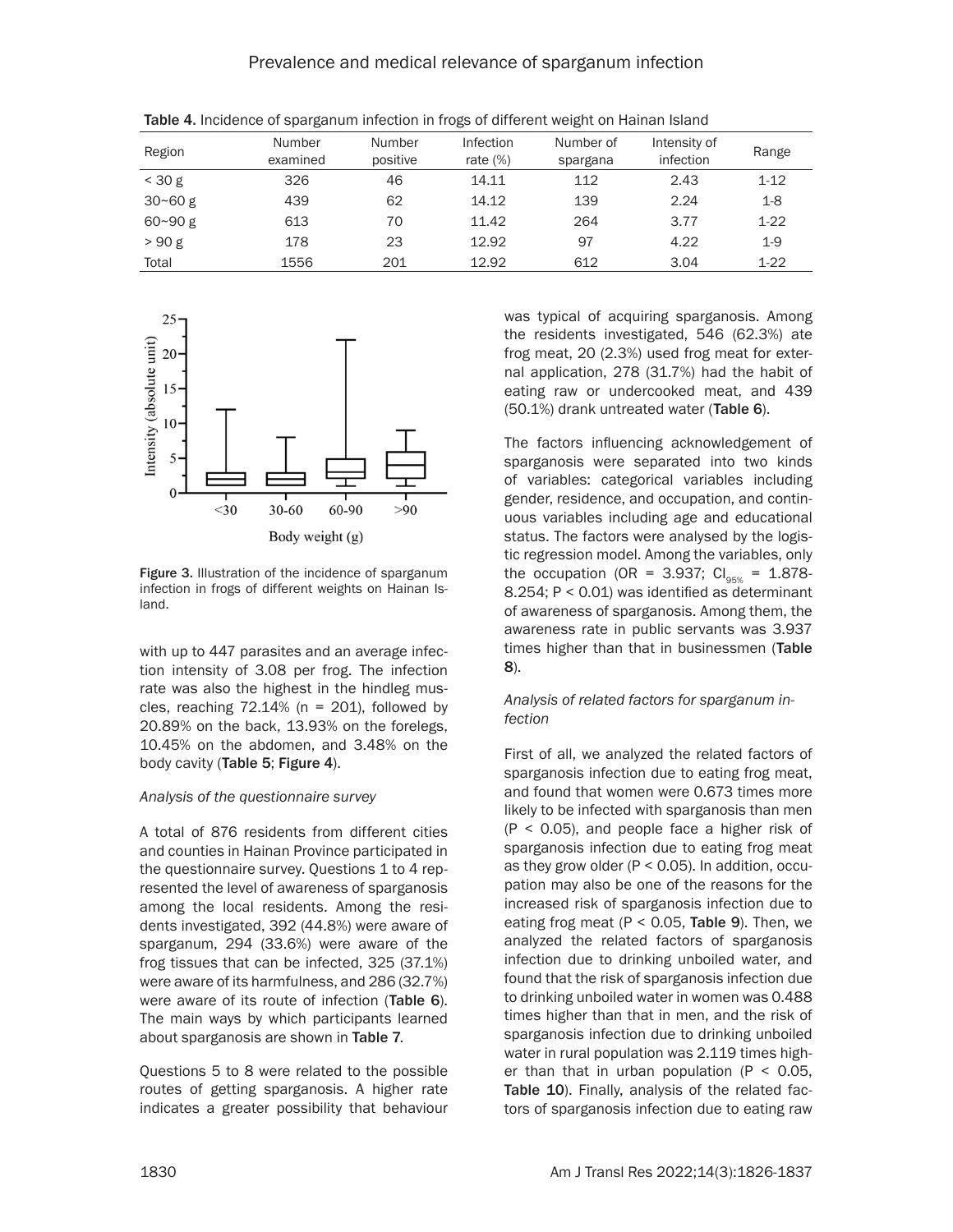| iocation of hogs on Hallian island |                    |                          |                                    |           |          |  |  |  |
|------------------------------------|--------------------|--------------------------|------------------------------------|-----------|----------|--|--|--|
| Region                             | Number<br>positive | Infection<br>rate $(\%)$ | Number of Intensity of<br>spargana | infection | Range    |  |  |  |
| Foreleg                            | 28                 | 13.93                    | 42                                 | 1.50      | $1 - 3$  |  |  |  |
| Hindleg                            | 145                | $72.14*$                 | 447                                | 3.08      | $1 - 11$ |  |  |  |
| <b>Backside</b>                    | 42                 | 20.89#                   | 79                                 | 1.88      | $1 - 4$  |  |  |  |
| Abdomen                            | 21                 | $10.45*$                 | 36                                 | 1.71      | $1-3$    |  |  |  |
| Coelomic                           | 7                  | $3.48*$                  | 8                                  | 1.14      | $1 - 2$  |  |  |  |
| $x^2$                              |                    | 150,600                  |                                    |           |          |  |  |  |
| P                                  |                    | < 0.001                  |                                    |           |          |  |  |  |

Table 5. Incidence of sparganum infection at different location of frogs on Hainan Island

Note: \*indicates that there is a statistical difference in the infection rate with Foreleg, #indicates that there is a statistical difference in the infection rate with Hindleg.



Figure 4. Illustration of the difference in the parasitic locations on the frogs collected from the 18 cities and counties on Hainan Island. \*indicates a difference compared with Coelomic; #indicates a difference compared with Abdomen; <sup>&</sup>indicates a difference compared with Back; @indicates a difference compared with hind leg.

| $y$ questioningue survey $y_1 - 0$ |            |  |  |  |  |
|------------------------------------|------------|--|--|--|--|
| <b>Question</b>                    | Number (%) |  |  |  |  |
|                                    | 392 (44.8) |  |  |  |  |
| 2                                  | 294 (33.6) |  |  |  |  |
| 3                                  | 325(37.1)  |  |  |  |  |
|                                    | 286 (32.7) |  |  |  |  |
|                                    |            |  |  |  |  |

 546 (62.3) 6 20 (2.3) 278 (31.7) 439 (50.1)

Table 6. Participation decomposition of the  $q$ uestionnaire survey (n = 876)

or undercooked meats showed that women face a lower risk of sparganosis infection due to eating raw or undercooked meats than men (P < 0.05) and the possibility of infection in rural population was significantly higher than that in urban population  $(P < 0.05)$ . Moreover, the increase of age was also a risk factor for sparganosis infection due to eating raw or undercooked meats (P < 0.05, Table 11).

# **Discussion**

As a tropical region located in the very south of China, Hainan Island has warm climate throughout the year, with plentiful rainfall, suitable humidity, and abundant crops from farmlands, which are very suitable for the growth and reproduction of a large number of frogs.

This area also provides optimal natural conditions for the reproduction and spread of spargana.

The investigation showed that Sparganum was found in 1,556 wild frogs, and a total of 612 parasites were detected. Among them, up to 22 spargana were detected in a single frog. The natural infection rate of Sparganum in wild frogs on Hainan Island was 12.92%, and the intensity of infection was 3.04 per frog, indicating that spargana were widely distributed in various regions of the island, and sparganum infection in wild frogs was common (Table 1). As shown in Table 2, the prevalence of sparganum in different regions ranged from 5.41 to 40.98 percent, probably due to different temperatures and humidity, ecological and geographical environment, the time of sample collection as well as the number of samples which can influence the detection, so, the actual reasons for the various prevalence of sparganum in different studies are hard to explain. Although the infection rate in wild frogs on Hainan Island is not very high, which is even lower than that in other provinces and cities in China as indicated by the surveys in Guizhou (18.69%), Henan (26.6%), Hunan (29.44%, 20.2%) and so on. There are still many people unaware of sparganum infection in wild frogs and without sufficient protection against sparganosis. Especially in recent years, with the changes in eating habits, an increasing number of people have begun to eat frog meat. Some local people on Hainan Island have the habit of eating wild frogs. Although there is no definite evidence showing that locals eat raw frog meat, insufficient heat-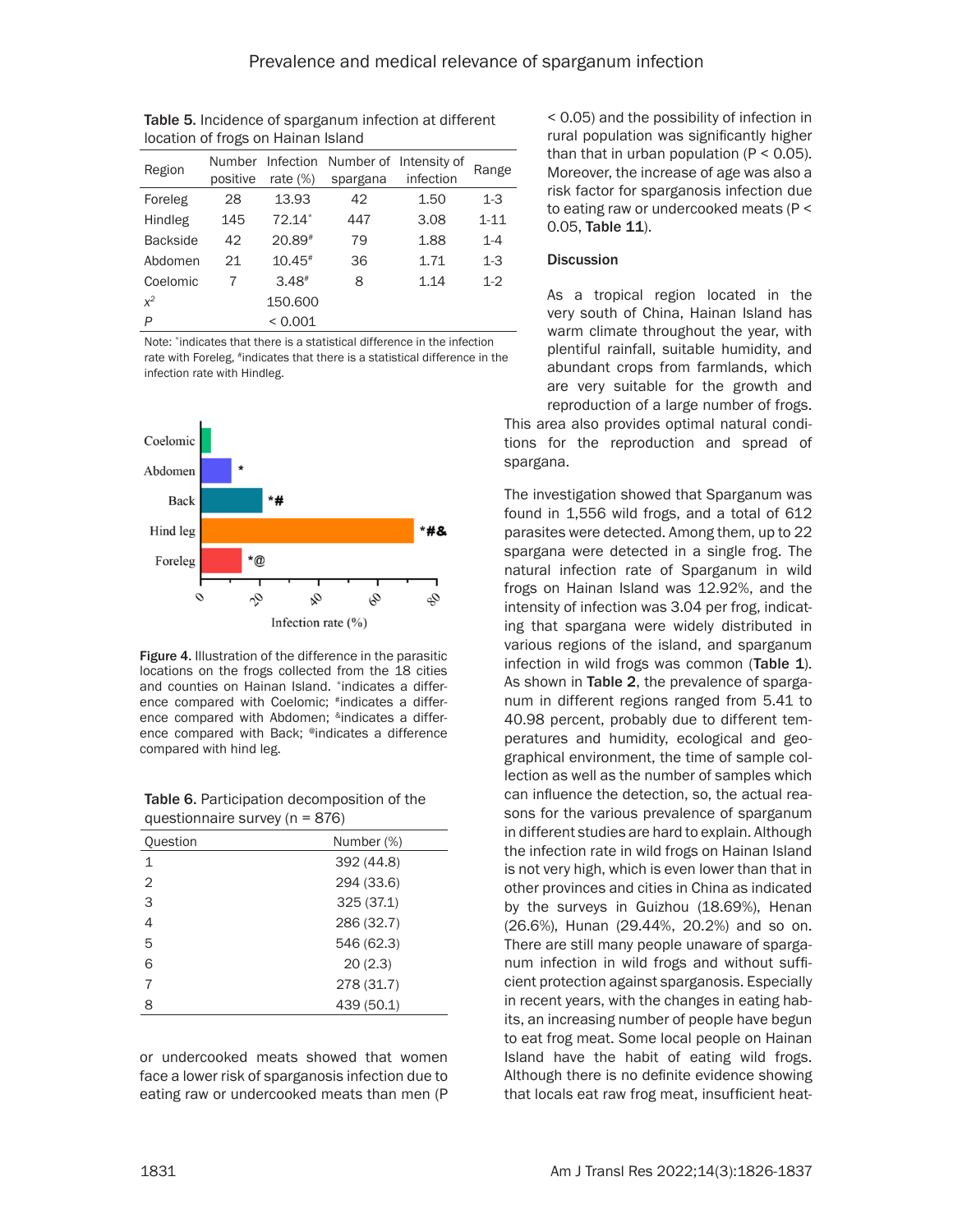| Source of the knowledge  | Number of people (%) |
|--------------------------|----------------------|
| Media                    | 93(25.7)             |
| <b>Network</b>           | 136 (37.6)           |
| School                   | 14(3.9)              |
| Newspapers and magazines | 51(14.1)             |
| Other                    | 68 (18.7)            |
|                          |                      |

Table 7. The main way for people to acknowledge information of sparganosis (n = 362)

ing or incomplete cooking processes may still cause sparganum infection.

In the study, a total of 341 spargana were collected from the central region, with a higher rate of sparganum infection in wild frogs compared with that in other regions (19.53%) (Table 3). The infection rates in Baoting and Ding'an Counties located in the central region were higher (32.93% and 27.48%, respectively) than those in other places, suggesting that people in these two regions face a higher risk of sparganosis than those in other regions (Figure 1). The central area of Hainan Island is the source of the main rivers on the island, with an average annual rainfall of more than 2,200 mm, rich freshwater resources and good water quality. There are many ponds, reservoirs and rice fields suitable as habitats for frogs and their reproduction. In Baoting county and Wuzhishan city, the original ecological environment is relatively well preserved, with more free-range cats and dogs. Free-range cats and dogs have more chances to eat wild frogs as food and thus catch infection of spargana. The eggs in their faeces can easily enter the water after being washed away by rain, thereby forming a natural circulation and reiterative transmission process, which provides a better chance for completion of the life cycle of *Spirometra* [26]*.* The infection rate of sparganum in wild frogs in Qionghai city and Dongfang city was 0, and the infection rate in Changjiang County and Lin'gao County was not high (Figure 1). This result may be related to the fact that the collection point was close to the sea. The sea is relatively far from highly crowded residential areas, so there are fewer cats and dogs, which are also important sources of sparganum infection; actions should be taken to prevent the faeces of cats and dogs from entering into water bodies closely related to human daily life [27]. It has been reported in the literature that no sparganum infection occurs in manually bred frogs, which

may be due to the lack of intermediate hosts, such as cats, dogs, and *Cyclops*, required for a complete life cycle of *Spirometra* on farms during the manual breeding process [28, 29]. Manually bred frogs are fed artificial foods, and frogs have less chance to contact the outside world and prey on *Cyclops*. In addition, manual breeding environments are generally sterilized and disinfected, which reduces the sparganum infection rate [30].

Reportedly, sparganum can parasitize in frogs of different weights. Although a trend in the difference in the infection rate was found among frogs of different weights, it was not statistically significant (Figure 3). Therefore, the infection rate was not related to weights but to the growth environments of the frogs. However, the sparganum infection intensity in large frogs was relatively high (Table 4), indicating that the flesh of the hypertrophied frogs rich in protein, calcium and phosphorus, especially the muscles of the hindlegs, provides abundant nutrients and plentiful space for the growth and development of spargana. In addition, large frogs have lived for a longer time, and the prolonged exposure to the natural environment increases the probability of recurrent infection, resulting in large-scale infection. Sparganum can widely parasitize various locations of a frog's body, and it is more common in muscle tissue. There will be oedema in the area infected by spargana, and some frogs may have congestion or bleeding. The current results showed that frog hindleg muscles had the most parasites of spargana, with 447 parasites, and had a higher infection rate (72.14%) than other tissues, with an average infection intensity of 3.08 per frog (Table 5). The observation that spargana mainly parasitized the leg muscles of frogs is consistent with the findings of other domestic scholars [14, 16, 22, 31, 32]. This result further indicates that spargana have strong contractility and mobility, and they mostly extend under the skin or curl to live in the cavities in leg muscles since in comparison to other tissues, frog leg muscles have more nutrients and provide better conditions for the survival of spargana.

The purposes of the questionnaire survey were to understand the residents' knowledge about sparganosis and whether their lifestyle and eating habits are related to human sparganosis in Hainan Province. As shown in Table 6, the mean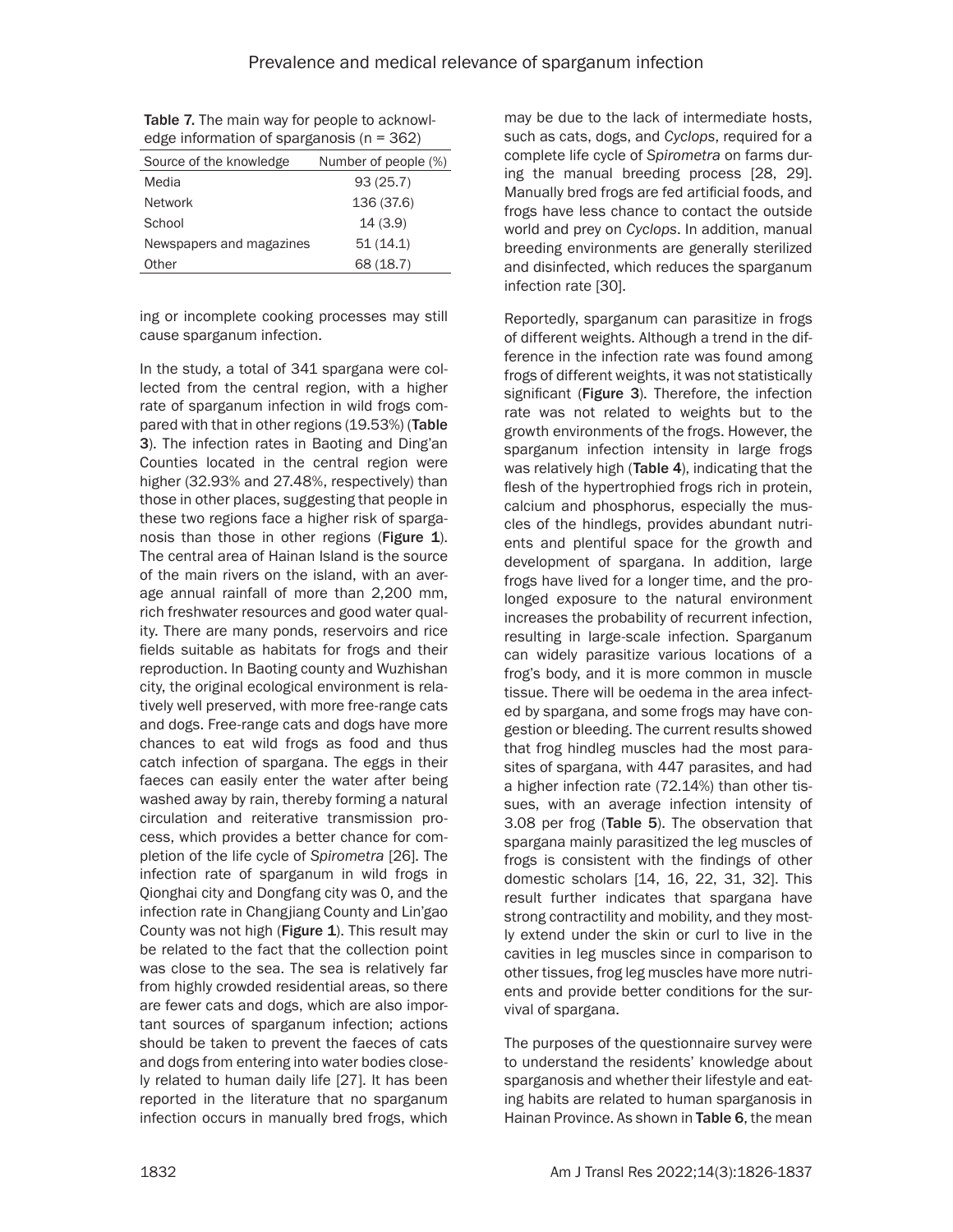# Prevalence and medical relevance of sparganum infection

| Variable                  | β        | Standard error | Wald $\chi^2$ | P value  | Odds ratio | 95% CI for OR |
|---------------------------|----------|----------------|---------------|----------|------------|---------------|
| Gender                    |          |                |               |          |            |               |
| Male                      |          |                |               |          | 1.000      |               |
| Female                    | $-0.176$ | 0.154          | 1.301         | 0.254    | 0.839      | 0.620-1.135   |
| Age, years                |          |                |               |          |            |               |
| < 18                      |          |                |               |          |            |               |
| $18 - 40$                 | 0.082    | 0.161          | 0.256         | 0.613    | 1.085      | 0.791-1.489   |
| $41 - 60$                 |          |                |               |          |            |               |
| >60                       |          |                |               |          |            |               |
| Residence                 |          |                |               |          | 1.000      |               |
| Urban                     | $-0.272$ | 0.210          | 1.681         | 0.195    | 0.762      | 0.505-1.149   |
| Rural                     |          |                | 39.639        | $0.000*$ |            |               |
| Occupation                |          |                |               |          |            |               |
| <b>Businessman</b>        |          |                |               |          | 1.000      |               |
| Public servant            | 1.370    | 0.378          | 13.167        | $0.000*$ | 3.937      | 1.878-8.254   |
| Farmer                    | 0.426    | 0.611          | 0.486         | 0.486    | 1.531      | 0.462-5.073   |
| Other                     | 0.279    | 0.397          | 0.495         | 0.482    | 1.322      | 0.608-2.876   |
| <b>Educational status</b> |          |                |               |          |            |               |
| <b>Illiteracy</b>         |          |                |               |          |            |               |
| Primary school            |          |                |               |          |            |               |
| Secondary school          | 0.216    | 0.146          | 2.181         | 0.140    | 1.241      | 0.932-1.652   |
| Junior college and above  |          |                |               |          |            |               |

Table 8. Logistic regression analysis on factors influencing awareness of sparganosis

Note: \*represents P < 0.05.

Table 9. Logistic regression analysis of factors influencing eating frog meat induced sparganosis (Part 1)  $\overline{\phantom{0}}$ 

|                         | Variable                  | $\beta$  | Standard<br>error |        |          |       | Wald $x^2$ P value Odds ratio 95% CI for OR |
|-------------------------|---------------------------|----------|-------------------|--------|----------|-------|---------------------------------------------|
| Eating frog meat Gender |                           |          |                   |        |          |       |                                             |
|                         | Male                      |          |                   |        |          | 1.000 |                                             |
|                         | Female                    | $-0.397$ | 0.149             | 7.123  | $0.008*$ | 0.673 | 0.503-0.900                                 |
|                         | Age, years                |          |                   |        |          |       |                                             |
|                         | < 18                      |          |                   |        |          |       |                                             |
|                         | $18 - 40$                 | 0.332    | 0.150             | 4.925  | 0.026    | 0.717 | 0.535-0.962                                 |
|                         | $41 - 60$                 |          |                   |        |          |       |                                             |
|                         | >60                       |          |                   |        |          |       |                                             |
|                         | Residence                 |          |                   |        |          |       |                                             |
|                         | Urban                     |          |                   |        |          | 1.000 |                                             |
|                         | rural                     | $-0.223$ | 0.181             | 1.526  | 0.217    | 0.800 | 0.562-1.140                                 |
|                         | Occupation                |          |                   | 10.430 | 0.015    |       |                                             |
|                         | <b>Businessman</b>        |          |                   |        |          | 1.000 |                                             |
|                         | Public servant            | 0.382    | 0.285             | 1.803  | 0.179    | 1.466 | 0.839-2.562                                 |
|                         | Farmer                    | $-0.529$ | 0.462             | 1.314  | 0.252    | 0.589 | 0.238-1.456                                 |
|                         | Other                     | $-0.094$ | 0.291             | 0.104  | 0.747    | 0.910 | 0.515-1.609                                 |
|                         | <b>Educational status</b> |          |                   |        |          |       |                                             |
|                         | <b>Illiteracy</b>         |          |                   |        |          |       |                                             |
|                         | Primary school            |          |                   |        |          |       |                                             |
|                         | Secondary school          | $-0.161$ | 0.116             | 1.915  | 0.166    | 0.851 | 0.678-1.069                                 |
|                         | Junior college and above  |          |                   |        |          |       |                                             |

Note: \*represents P < 0.05.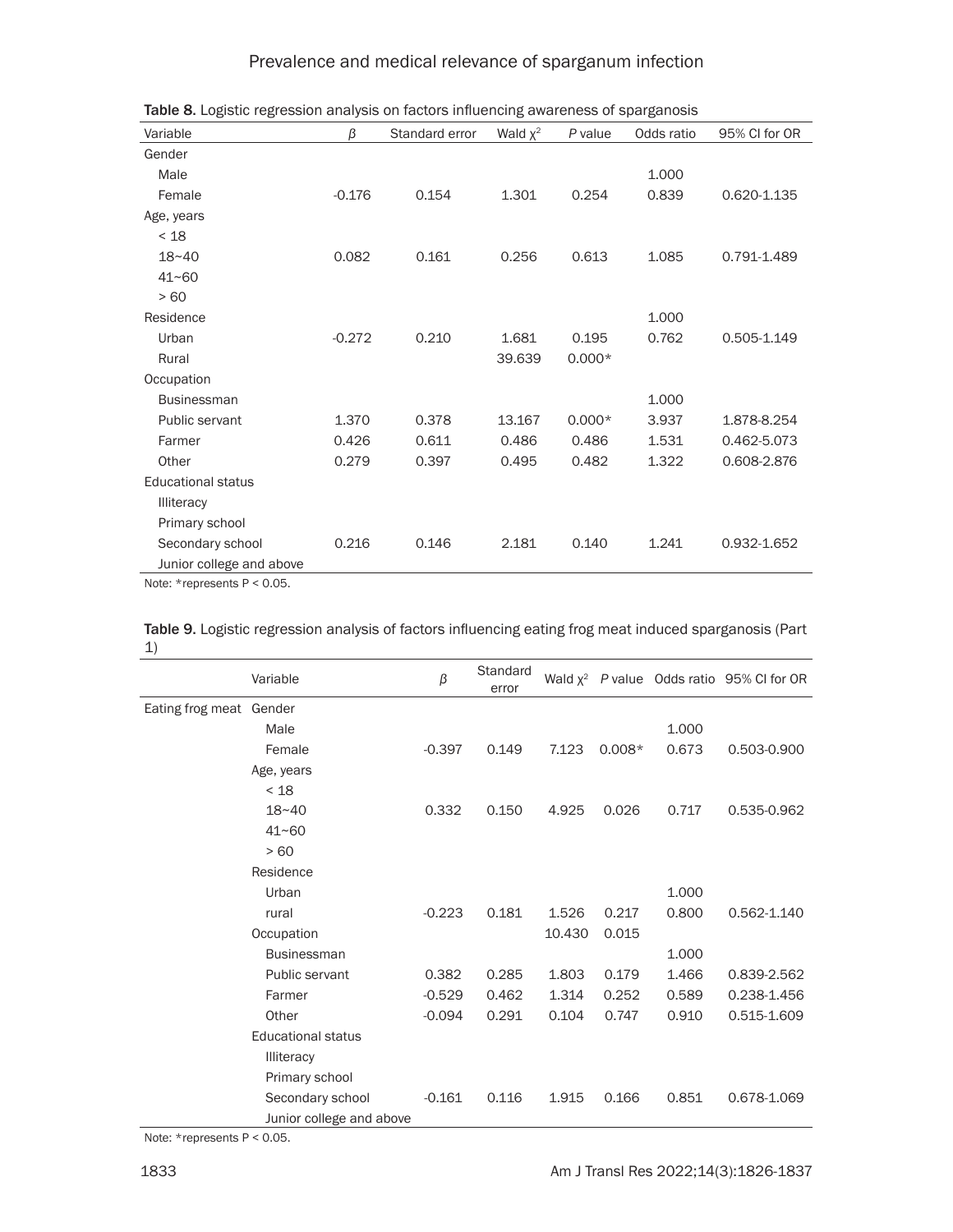|                         | Variable                  | $\beta$  | Standard<br>error |        | Wald $x^2$ P value | Odds<br>ratio | 95% CI for<br>0R  |
|-------------------------|---------------------------|----------|-------------------|--------|--------------------|---------------|-------------------|
| Drinking unboiled water | Gender                    |          |                   |        |                    |               |                   |
|                         | Male                      |          |                   |        |                    | 1.000         |                   |
|                         | Female                    | $-0.717$ | 0.145             |        | 24.440 0.000*      |               | 0.488 0.367-0.649 |
|                         | Age, years                |          |                   |        |                    |               |                   |
|                         | < 18                      |          |                   |        |                    |               |                   |
|                         | 18~40                     | $-0.176$ | 0.149             | 1.387  | 0.239              |               | 0.839 0.626-1.124 |
|                         | $41 - 60$                 |          |                   |        |                    |               |                   |
|                         | >60                       |          |                   |        |                    |               |                   |
|                         | Residence                 |          |                   |        |                    |               |                   |
|                         | Urban                     |          |                   |        |                    | 1.000         |                   |
|                         | Rural                     | 0.751    | 0.185             | 16.471 | $0.000*$           | 2.119         | 1.474-3.044       |
|                         | Occupation                |          |                   | 7.253  | 0.064              |               |                   |
|                         | <b>Businessman</b>        |          |                   |        |                    | 1.000         |                   |
|                         | Public servant            | $-0.391$ | 0.289             | 1.834  | 0.176              | 0.677         | 0.384-1.191       |
|                         | Farmer                    | $-1.014$ | 0.469             | 4.669  | 0.051              |               | 0.363 0.145-0.910 |
|                         | Other                     | $-0.147$ | 0.298             | 0.244  | 0.621              |               | 0.863 0.481-1.548 |
|                         | <b>Educational status</b> |          |                   |        |                    |               |                   |
|                         | <b>Illiteracy</b>         |          |                   |        |                    |               |                   |
|                         | Primary school            |          |                   |        |                    |               |                   |
|                         | Secondary school          | 0.122    | 0.112             | 1.180  | 0.277              | 0.885         | 0.711-1.103       |
|                         | Junior college and above  |          |                   |        |                    |               |                   |

Table 10. Logistic regression analysis of factors influencing drinking unboiled water induced sparganosis (Part 2)

Note: \*represents P < 0.05.

value for questions 1 to 4 was approximately 37.05%. Although this value was not very low, there is still opportunity to improve residents' awareness of sparganosis through health education. The results in Table 7 show that information provided by the internet was the most important way for residents to learn about sparganosis. Most people have not systematically conducted research, and the knowledge obtained is from the internet without high accuracy. Logistic regression analysis revealed that the public servants had a better awareness of sparganosis, which may be related with their education, relatively rich sources of safe food, and more common sense of health (Table 8). This study indicated the necessity that food safety knowledge should be propagated to people beyond local residents in Chinese provinces to improve the awareness of sparganosis; many parasitic diseases are caused by ignorance and inappropriate habits. The consumption of frogs is common in Hainan. Improper ways of ingesting frogs and other animal meat are risky factors causing infection of sparganum. In addition, drinking raw water and swallowing the

*Cyclops* inadvertently is a way to infect sparganum (Table 6). The results in Tables 9-11 show that the risk of acquiring sparganosis is higher in males than in females, which is consistent with reported cases of sparganosis in China [18, 27, 33]. The possible reason is that females have better living habits than males who have frequent social activities with higher chance of having undercooked meats. The habit of drinking unboiled water and eating raw or undercooked meat were more common in rural residents than in urban residents, due to the lower awareness of sparganosis, limited drinking water resources, and traditional habits in rural areas. The occurrence probability of eating raw or undercooked meats was increased with age. Although no case of human sparganosis has been reported in the province in recent years, as long as the problems highlighted above occur, there is a potential risk of sparganosis in humans.

Wild frogs are commonly infected by Sparganum, which is a potential threat to people. To prevent sparganosis in human, it is necessary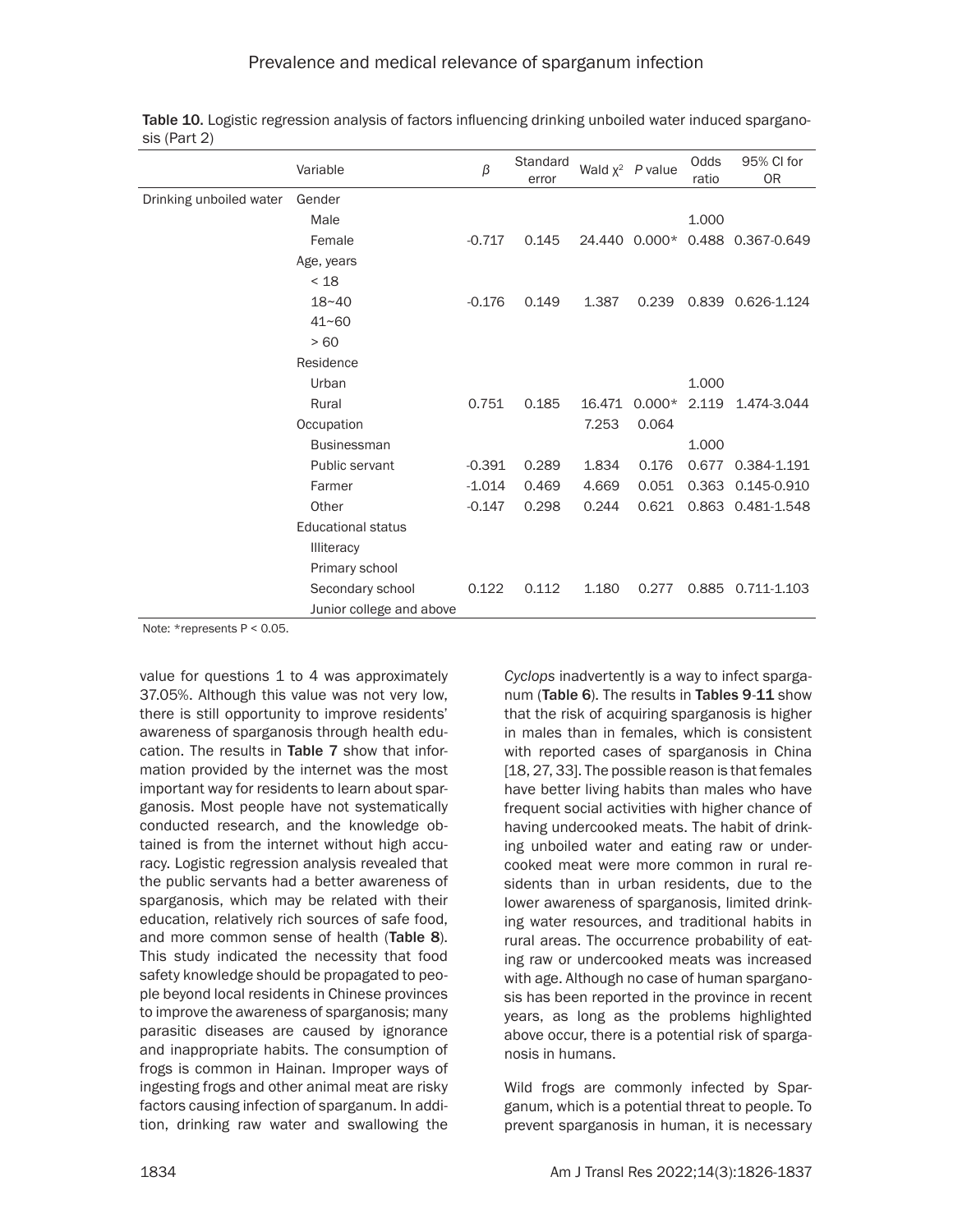|                   | Variable                  | $\beta$  | Standard<br>error | Wald $\chi^2$ | P value  | Odds<br>ratio | 95% CI for OR |
|-------------------|---------------------------|----------|-------------------|---------------|----------|---------------|---------------|
| Eating raw or     | Gender                    |          |                   |               |          |               |               |
| undercooked meats | Male                      |          |                   |               |          | 1.000         |               |
|                   | Female                    | 0.532    | 0.151             | 12.378        | $0.000*$ | 0.703         | 1.266-2.290   |
|                   | Age, years                |          |                   |               |          |               |               |
|                   | < 18                      |          |                   |               |          |               |               |
|                   | $18 - 40$                 | 0.540    | 0.174             | 9.624         | $0.002*$ | 1.716         | 1.220-2.413   |
|                   | $41 - 60$                 |          |                   |               |          |               |               |
|                   | > 60                      |          |                   |               |          |               |               |
|                   | Residence                 |          |                   |               |          |               |               |
|                   | Urban                     |          |                   |               |          | 1.000         |               |
|                   | Rural                     | 0.702    | 0.205             | 11.747        | $0.001*$ | 2.018         | 1.351-3.015   |
|                   | Occupation                |          |                   | 1.661         | 0.646    |               |               |
|                   | <b>Businessman</b>        |          |                   |               |          | 1.000         |               |
|                   | Public servant            | 0.370    | 0.291             | 1.610         | 0.204    | 1.447         | 0.818-2.561   |
|                   | Farmer                    | 0.361    | 0.537             | 0.453         | 0.501    | 1.435         | 0.501-4.111   |
|                   | Other                     | 0.294    | 0.301             | 0.956         | 0.328    | 1.342         | 0.744-2.422   |
|                   | <b>Educational status</b> |          |                   |               |          |               |               |
|                   | <b>Illiteracy</b>         |          |                   |               |          |               |               |
|                   | Primary school            |          |                   |               |          |               |               |
|                   | Secondary school          | $-0.067$ | 0.124             | 0.293         | 0.588    | 0.935         | 0.734-1.192   |
|                   | Junior college and above  |          |                   |               |          |               |               |

| Table 11. Logistic regression analysis on factors influencing eating raw or undercooked meats in- |  |
|---------------------------------------------------------------------------------------------------|--|
| duced sparganosis (Part 3)                                                                        |  |

Note: \*represents P < 0.05.

to raise public awareness of sparganum infection in frogs and its association with sparganosis, advocate healthy diet concepts and habits, and abandon the capture, sale and purchase of wild frogs to prevent and decrease the incidence of sparganosis [34].

However, our study still has many limitations. For instance, the accurate morphological identification of tapeworm species must be based on the morphology of adults, but the specimens obtained in the field are usually larvae. Therefore, we need to further distinguish sparganum by multiplex PCR sequencing and conduct a more comprehensive morphological analysis to determine its species classification. In addition, the specific infection mechanism of sparganum is also the focus of further research. Moreover, due to the lack of clinical infection cases, we are currently unable to judge the specific pathogenic effect and mechanism of sparganum in human body. In the follow-up experiments, we will conduct more in-depth and accurate research and analysis as soon as possible to provide more reliable reference opinions for clinical practice.

# Acknowledgements

This work was supported by the National Nature Science Foundation of China (Grant No. 31760246 to D.W. and No. 81560332) and by the Program of the Hainan Association for Science and Technology Plan for Youth R&D Innovation (QCXM201918).

# Disclosure of conflict of interest

None.

Address correspondence to: Dayong Wang, Laboratory of Biopharmaceuticals and Molecular Pharmacology, School of Pharmaceutical Sciences, Hainan University, Haikou 570228, Hainan, P. R. China. Tel: +86-18789556728; E-mail: [wangdy@](mailto:wangdy@hainanu.edu.cn) [hainanu.edu.cn](mailto:wangdy@hainanu.edu.cn)

# References

- [1] Hong D, Xie H, Zhu M, Wan H, Xu R and Wu Y. Cerebral sparganosis in mainland Chinese patients. J Clin Neurosci 2013; 20: 1514-1519.
- [2] Prasetyo RH and Safitri E. Sparganum in frog meat: a warning for the occurrence of human sparganosis. Trop Parasitol 2019; 9: 130-131.

1835 Am J Transl Res 2022;14(3):1826-1837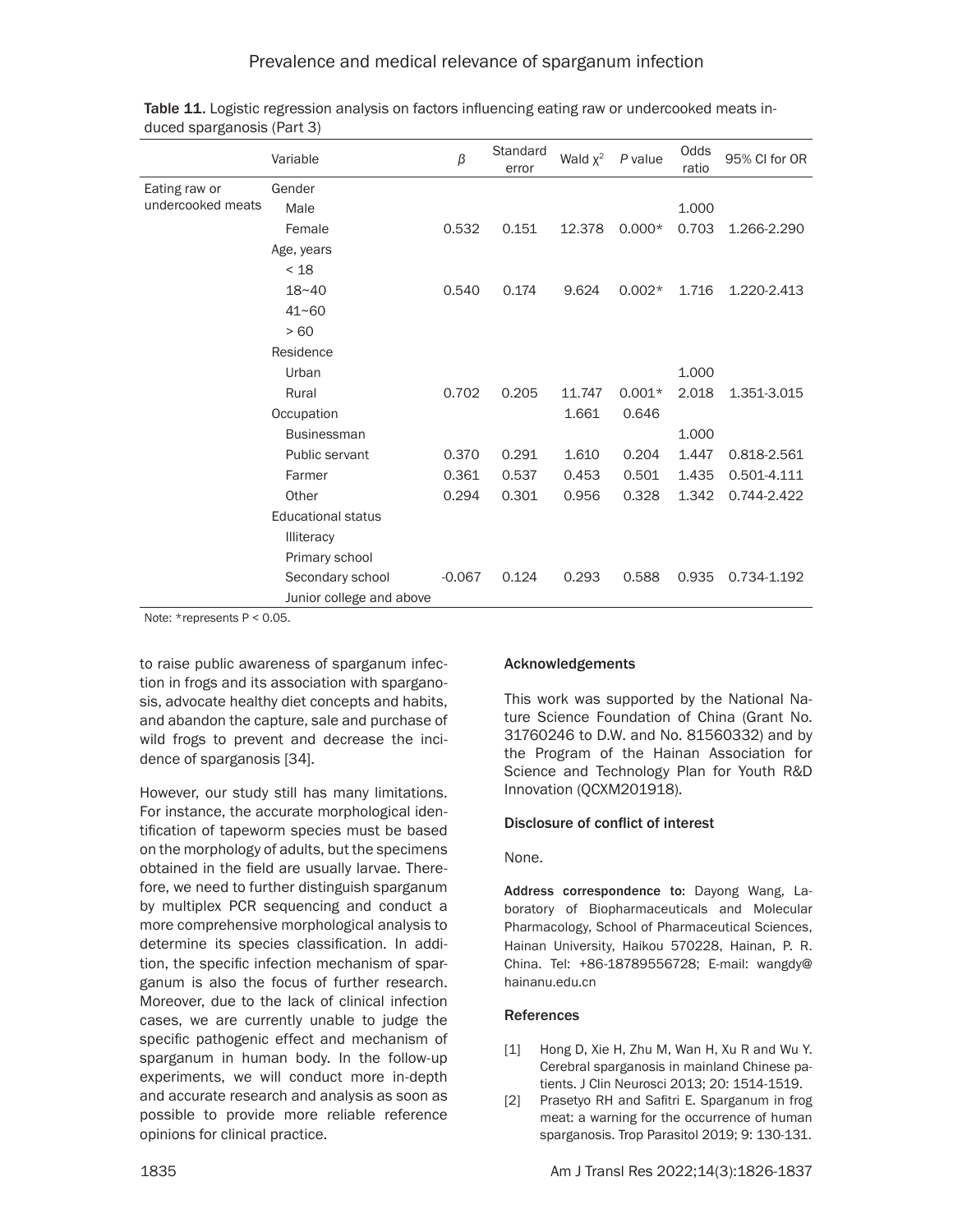- [3] Nithiuthai S, Anantaphruti MT, Waikagul J and Gajadhar A. Waterborne zoonotic helminthiases. Vet Parasitol 2004; 126: 167-193.
- [4] Berger L, Skerratt LF, Zhu XQ, Young S and Speare R. Severe sparganosis in Australian tree frogs. J Wildl Dis 2009; 45: 921-929.
- [5] Bracaglia G, Ranno S, Mancinelli L, Santoro M, Cerroni L, Massone C, Sangueza O, Bravo FG, Diociaiuti A, Nicastri E, Muraca M, El Hachem M, Boldrini R, Callea F and Putignani L. A waterborn zoonotic helminthiase in an Italian diver: a case report of a cutaneous Sparganum infection and a review of European cases. Pathog Glob Health 2015; 109: 383-386.
- [6] Griffin MP, Tompkins KJ and Ryan MT. Cutaneous sparganosis. Am J Dermatopathol 1996; 18: 70-72.
- [7] Czyzewska J, Namiot A, Koziolkiewicz K, Matowicka-Karna J, Dzieciol J and Kemona H. The first case of human sparganosis in Poland and a review of the cases in Europe. Parasitol Int 2019; 70: 89-91.
- [8] Kim JG, Ahn CS, Sohn WM, Nawa Y and Kong Y. Human sparganosis in Korea. J Korean Med Sci 2018; 33: e273.
- [9] Yamashita K, Akimura T, Kawano K, Wakuta Y, Aoki H and Gondou T. Cerebral sparganosis mansoni. Report of two cases. Surg Neurol 1990; 33: 28-34.
- [10] Anantaphruti MT, Nawa Y and Vanvanitchai Y. Human sparganosis in Thailand: an overview. Acta Trop 2011; 118: 171-176.
- [11] Lu G, Shi DZ, Lu YJ, Wu LX, Li LH, Rao LY and Yin FF. Retrospective epidemiological analysis of sparganosis in mainland China from 1959 to 2012. Epidemiol Infect 2014; 142: 2654- 2661.
- [12] Liu Q, Li MW, Wang ZD, Zhao GH and Zhu XQ. Human sparganosis, a neglected food borne zoonosis. Lancet Infect Dis 2015; 15: 1226- 1235.
- [13] Li MW, Song HQ, Li C, Lin HY, Xie WT, Lin RQ and Zhu XQ. Sparganosis in mainland China. Int J Infect Dis 2011; 15: e154-156.
- [14] Chen SH, Zhang YN, Li H, Cai YC and Chen JX. Analysis on parasitic infection of clinical samples from hospitals in Shanghai during 2011- 2013. Zhongguo Ji Sheng Chong Xue Yu Ji Sheng Chong Bing Za Zhi 2014; 32: 446-451.
- [15] Deng Y, Liu CJ, Chen WQ, Zhou RM, He LJ and Lin XM. Investigation on prevalence of Spirometra mansoni sparganum infection in frogs from Henan province. Zhongguo Xue Xi Chong Bing Fang Zhi Za Zhi 2012; 24: 82-84.
- [16] Lin XM, Liu CJ, Zhang HW, Zheng LY, Yan QY, He LJ and Zhao XD. Epidemiological investigation on sparganosis mansoni and animal experiments. Zhongguo Ji Sheng Chong Xue Yu Ji Sheng Chong Bing Za Zhi 2010; 28: 132-134.
- [17] Pilsczek FH. Helminthic infections mimicking malignancy: a review of published case reports. J Infect Dev Ctries 2010; 4: 425-429.
- [18] Hong Q, Feng J, Liu H, Li X, Gong L, Yang Z, Yang W, Liang X, Zheng R, Cui Z, Wang W and Chen D. Prevalence of spirometra mansoni in dogs, cats, and frogs and its medical relevance in Guangzhou, China. Int J Infect Dis 2016; 53: 41-45.
- [19] Li H and Taylor DW. Vessel-bearing stems of ASOVINEA TIANIIgen. et sp. nov. (Gigantopteridales) from theUpper Permian of Guizhou province, China. Am J Bot 1999; 86: 1563- 1575.
- [20] Yamagishi M, Hori M, Fujikawa D, Ohsugi T, Honma D, Adachi N, Katano H, Hishima T, Kobayashi S, Nakano K, Nakashima M, Iwanaga M, Utsunomiya A, Tanaka Y, Okada S, Tsukasaki K, Tobinai K, Araki K, Watanabe T and Uchimaru K. Targeting excessive EZH1 and EZH2 activities for abnormal histone methylation and transcription network in malignant lymphomas. Cell Rep 2019; 29: 2321-2337, e2327.
- [21] Polito U, Andreis ME, Di Giancamillo A, Modina SC, Scurati R, Marmotti A, Michielon G, Domenicucci M, Lombardo MDM, Di Giancamillo M, Herrera V, Mangiavini L, Agnoletto M, Brambilla L and Peretti GM. Clinical anatomy of the meniscus in animal models: pros and cons. J Biol Regul Homeost Agents 2020; 34: 197- 202.
- [22] Kim HR, Lee SM, Won JW, Lim W, Moon Bl, Yang HJ and Seoh JY. Functional changes in regulatory T cells during an experimental infection with sparganum (plerocercofid of Spirometra mansoni). Immunology 2013; 138: 57-67.
- [23] Zhang XP, Jiang SF, Hong GB, Fu YH, He YY, Ma XJ, Wang ZY, Zhang YG, Zhu Q and Ma XB. Investigation on food contamination with parasites in Shanghai market. Zhongguo Xue Xi Chong Bing Fang Zhi Za Zhi 2012; 24: 404- 409.
- [24] Cui J, Wei T, Liu LN, Zhang X, Qi X, Zhang ZF and Wang ZQ. Molecular characterization of a Spirometra mansoni antigenic polypeptide gene encoding a 28.7 kDa protein. Parasitol Res 2014; 113: 3511-3516.
- [25] Xie D, Wang M, Chen X and Tuo HZ. A case report: 1-year follow-up of cerebral sparganosis mansoni with a stroke-like onset. BMC Neurol 2019; 19: 105.
- [26] Mao JZ, Zhou BJ, Wang KG and Wen M. Field investigation of sparganosis in frogs in Huaxi area. Zhongguo Ji Sheng Chong Xue Yu Ji Sheng Chong Bing Za Zhi 2009; 27: 187-188.
- [27] Cho SY, Kang SY and Kong Y. Purification of antigenic protein of sparganum by immunoaffini-